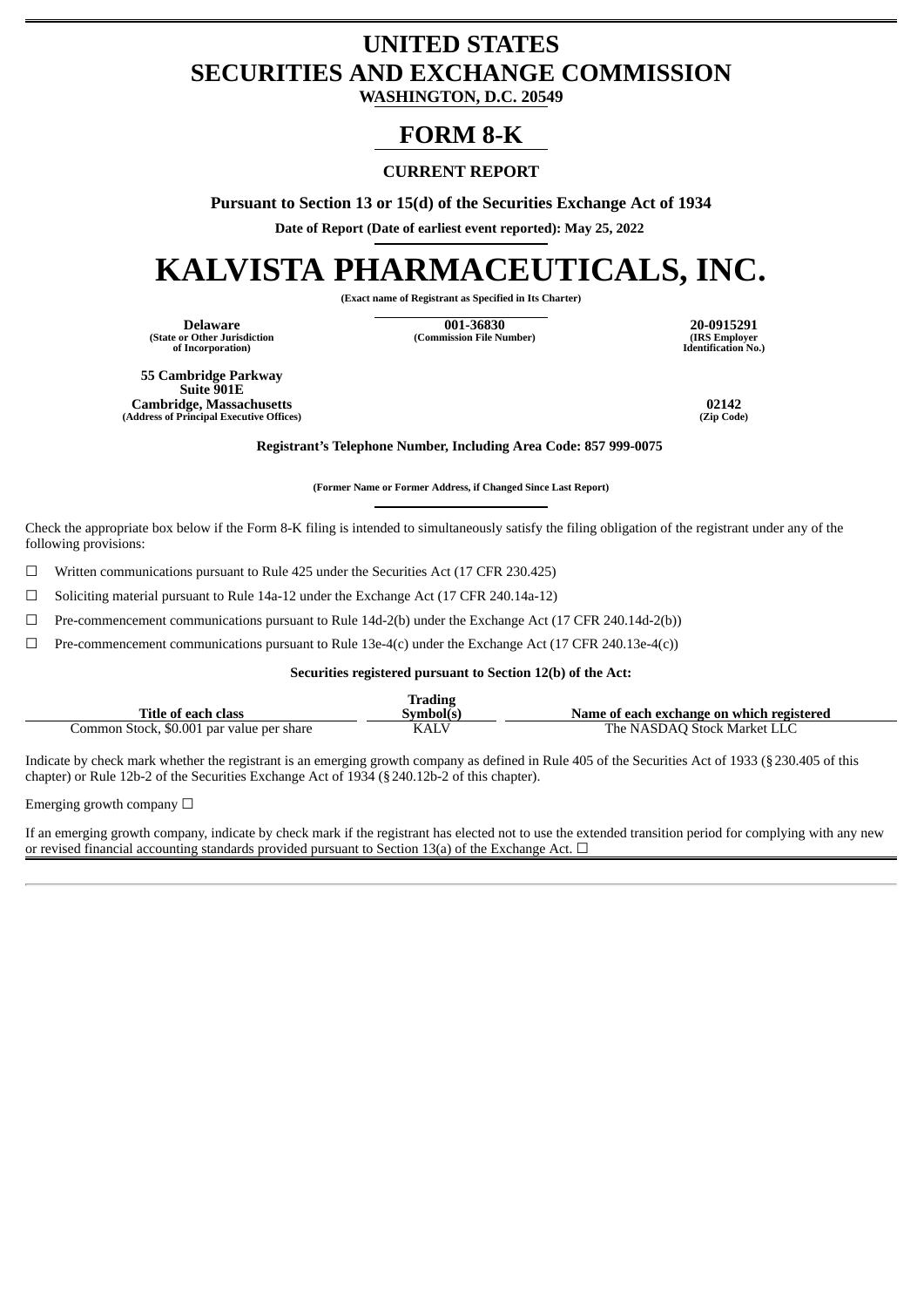#### Item 5.02 Departure of Directors or Certain Officers; Election of Directors; Appointment of Certain Officers; Compensatory Arrangements of **Certain Officers.**

*(b)*

Effective as of May 25, 2022, Daniel Soland resigned from his position on the Board of Directors (the "*Board*") of KalVista Pharmaceuticals, Inc. (the "Company") and all committees thereof. Mr. Soland's resignation is not the result of any disagreement with the Company on any matter relating to the Company's operations, policies or practices.

*(d)*

On May 26, 2022 upon the recommendation of the Nominating and Governance Committee of the Board, the Board approved the appointment of Patrick Treanor ("*Mr. Treanor*") to the Board effective immediately, to serve until his successor is duly elected and qualified, or until his death, resignation or removal. Mr. Treanor will serve as a Class II Director whose term will expire at the Company's 2024 Annual Meeting of Stockholders.

There are no arrangements or understandings between Mr. Treanor and any other persons pursuant to which Mr. Treanor was named as a director. Mr. Treanor is not a party to any transaction required to be disclosed pursuant to Item 404(a) of Regulation S-K. Additionally, the Board has determined that Mr. Treanor satisfies the independence requirements of the NASDAQ Stock Market listing rules and the Securities and Exchange Commission.

Mr. Treanor's compensation shall be consistent with the Company's current policy for incoming non-employee directors, which provides for (i) an initial award upon such individual's first appointment to the Board, consisting of options to purchase 17,000 shares of the Company's common stock (ii) an annual retainer of \$42,500 paid in cash and (iii) an annual award to be granted commencing on the date of the first annual meeting of stockholders after Mr. Treanor has been serving as a director for one year, consisting of options to purchase 10,000 shares of the Company's common stock.

In connection with his appointment to the Board, Mr. Treanor will execute the Company's standard form of indemnification agreement for directors.